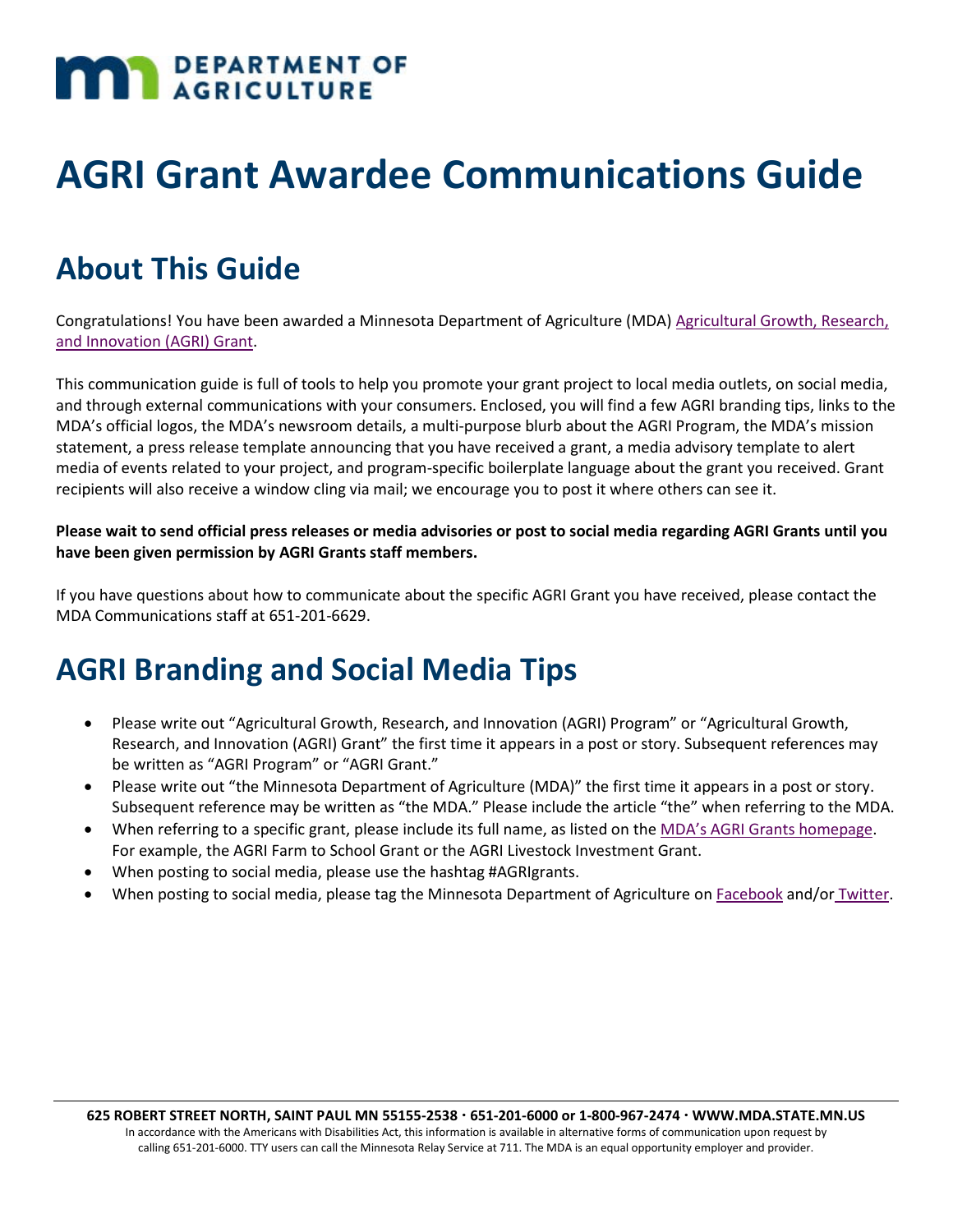### **The MDA's Official Logos**

### **Vertical**





**Color:** http://www.mda.state.mn.us/sites/default/files/inline-images/aglogoverticalrgb 0.jpg **Black and white:** [http://www.mda.state.mn.us/sites/default/files/inline-images/aglogoverticalblackprintonly\\_0.jpg](http://www.mda.state.mn.us/sites/default/files/inline-images/aglogoverticalblackprintonly_0.jpg)

### **Horizontal**





**Color:** [http://www.mda.state.mn.us/sites/default/files/inline-images/aglogohorizontalrgb\\_0.jpg](http://www.mda.state.mn.us/sites/default/files/inline-images/aglogohorizontalrgb_0.jpg)

**Black and white:** [http://www.mda.state.mn.us/sites/default/files/inline-images/aglogohorizontalblackprintonly\\_0.jpg](http://www.mda.state.mn.us/sites/default/files/inline-images/aglogohorizontalblackprintonly_0.jpg)

### **The MDA's Official Newsroom**

Stay up-to-date with news from the MDA. Visit our [newsroom](http://www.mda.state.mn.us/news) for the most recent press releases, or [subscribe to our](https://public.govdelivery.com/accounts/MNMDA/subscriber/new) [newsletters.](https://public.govdelivery.com/accounts/MNMDA/subscriber/new)

### **The MDA Mission Statement**

"The MDA's mission is to enhance Minnesotans' quality of life by ensuring the integrity of our food supply, the health of our environment, and the strength of our agricultural economy."

### **About the AGRI Program**

The Agricultural Growth, Research, and Innovation (AGRI) Program seeks to advance the state's agricultural and renewable energy industries. Administered by the Minnesota Department of Agriculture (MDA), AGRI Grants focus on areas of greatest opportunity and potential economic impact. Significant increases in production, employment, entry into new markets, and efficiency of production and processing have been realized since the AGRI Program launched in 2013.

The AGRI Program awards grants and other forms of financial assistance (like scholarships and cost shares) to create agricultural jobs and profitable businesses. These competitive grants are awarded to farmers, agricultural businesses, schools, researchers, and county fairs. Grant eligibility is specific to each program.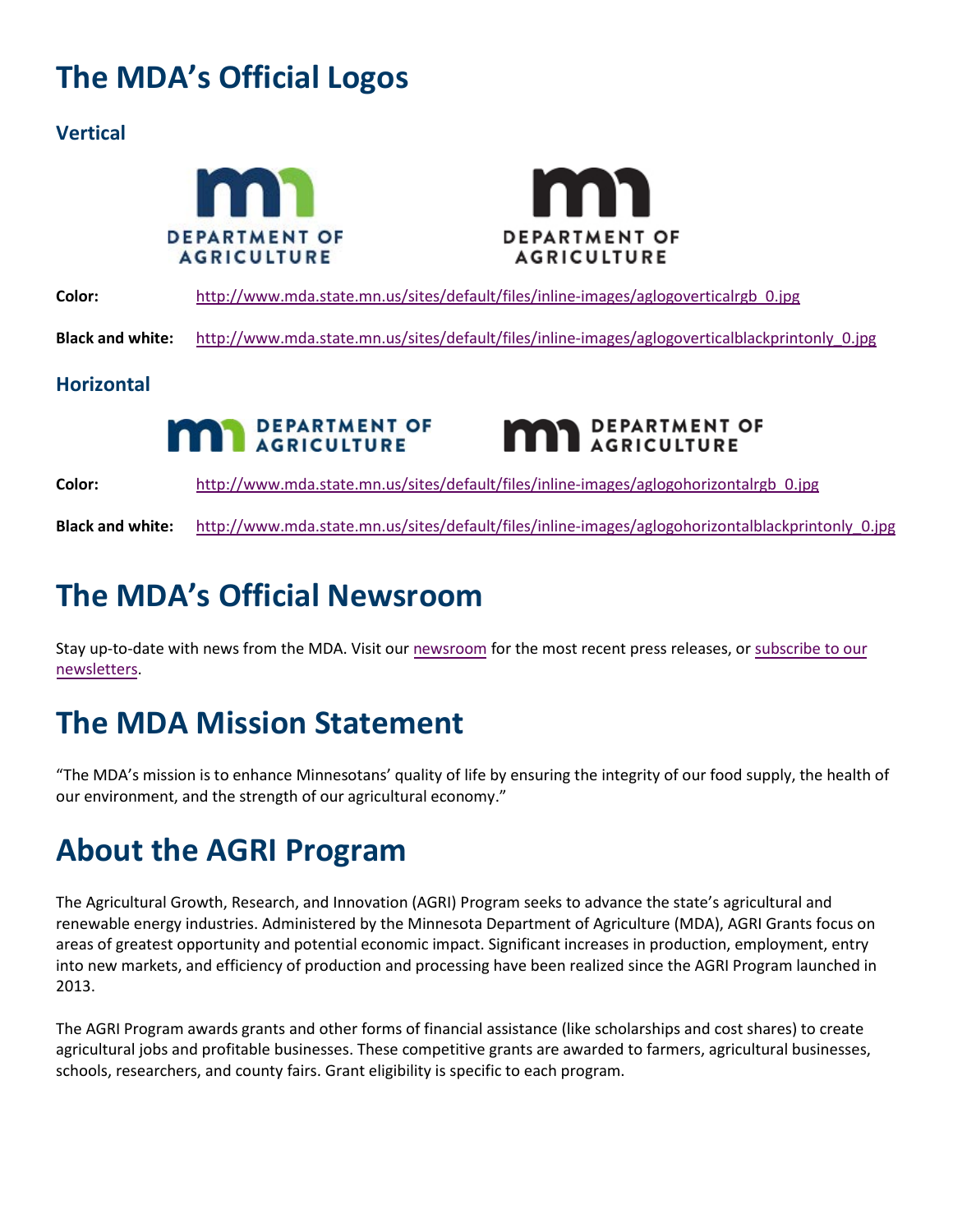### **Press Release Template**

**<Insert Your Logo Here>**

### **News Release**

**FOR IMMEDIATE RELEASE:** Day, Month DD, YYYY

### **[Company/Organization Name] receives Minnesota Department of Agriculture grant**

*Funds will [include a 3-5 word project description, for example "support cold climate grape research" or "increase access to fresh produce"]*

**Your City, MN** – *[Insert Your Company/Organization Name Here]* has just received an Agricultural Growth, Research, and Innovation (AGRI) Grant from the Minnesota Department of Agriculture (MDA). The AGRI *[insert specific name of]* Grant was awarded through a competitive application process to *[select one of the following: a) create agricultural jobs, b) support profitable businesses, or c) increase access to new markets]*.

*[Insert paragraph about your project. Describe the project. Include information about why you are doing the project, what need or program the project will address. Explain very briefly how you will measure the project's success.]*

*["Include a brief quote from the person leading this grant effort. Make it personal by explaining why this grant is necessary or exciting."]*

*[Insert paragraph about the length of your project and the outcome you wish to fulfill.]*

The AGRI Program awards grants, scholarships, and cost shares to advance Minnesota's agricultural and renewable energy industries. For more information about the AGRI Program, visi[t http://www.mda.state.mn.us/grants/agri.](http://www.mda.state.mn.us/grants/agri)

#### **Contact**

Your First and Last Name, Your Job Title Your Company or Organization Name ###-###-#### email@address.com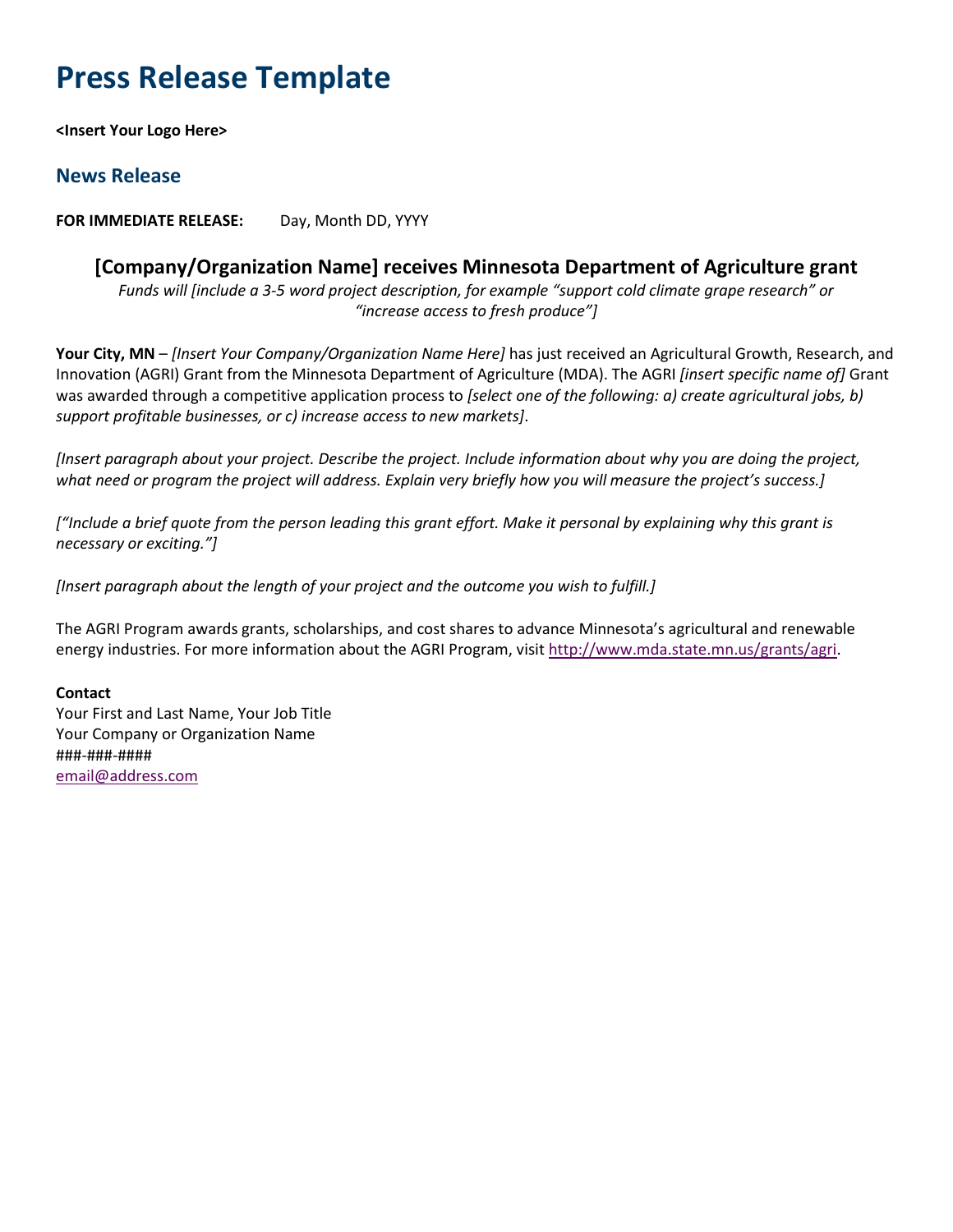### **Media Advisory Template**

**<Insert Your Logo Here>**

### **Media Advisory**

**FOR IMMEDIATE RELEASE:** Day, Month DD, YYYY

|               | Title: [Company/Organization Name] invites media to [Event Name]<br>Subtitle: Event will include [highlight, for example "field tour" or "cooking demonstration"] |
|---------------|-------------------------------------------------------------------------------------------------------------------------------------------------------------------|
| <b>WHAT:</b>  | [Insert 2-3 sentence description of event]                                                                                                                        |
| <b>WHO:</b>   | [Insert names and company/organization of those leading the event, for example:]<br>John Doe, XYZ Farms<br>Jenny Deer, ABC University                             |
| WHEN:         | [Insert full date and beginning and ending times of event, for example:]<br>Monday, December 1, 2018<br>$9:30$ a.m. $-1:30$ p.m.                                  |
| <b>WHERE:</b> | [Insert full address of event]                                                                                                                                    |
|               |                                                                                                                                                                   |

#### **Contact**

Your First and Last Name, Your Job Title Your Company Organization Name ###-###-#### email@address.com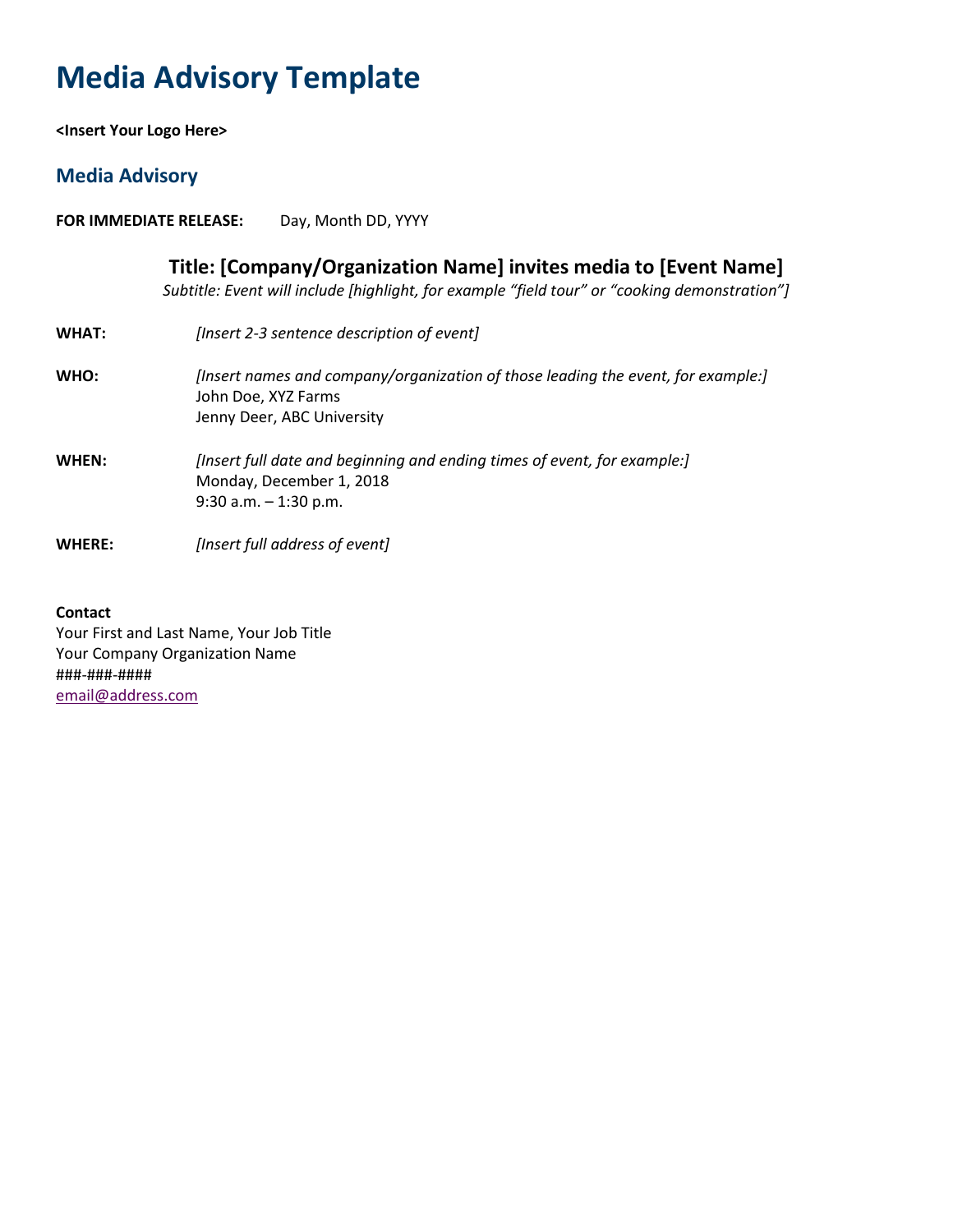### **Program-Specific Boiler Plate Language**

### **AGRI County Fair Grants**

AGRI County Fair Grants provide an equal share of funds to each of Minnesota's county fairs to preserve and promote agriculture throughout Minnesota. All Minnesota county fairs may apply. To learn more about AGRI County Fair Grants, visit [www.mda.state.mn.us/cofairgrant.](http://www.mda.state.mn.us/cofairgrant)

#### **AGRI Crop Research Grants**

AGRI Crop Research Grants provide funds for applied crop research that will improve agricultural product quality, quantity, or value. To learn more about AGRI Crop Research Grants, visit [www.mda.state.mn.us/cropresearch.](http://www.mda.state.mn.us/cropresearch)

### **AGRI Farm to School and Early Care and Education Grants**

AGRI Farm to School and Early Care and Education (ECE) Grants support school districts and ECE organizations by supporting the equipment purchases and the creation of plans that will result in increased use of Minnesota grown and raised foods in nutrition programs. To learn more about AGRI Farm to School Grants, visit [www.mda.state.mn.us/f2sgrant.](http://www.mda.state.mn.us/f2sgrant) For more information about AGRI Farm to ECE Grants, visit [www.mda.state.mn.us/f2ecegrant.](http://www.mda.state.mn.us/f2ecegrant)

#### **AGRI Milk Cooler Grants**

AGRI Milk Cooler Grants provide funds for schools or early care and education organizations to purchase milk coolers which will increase consumption of local milk and dairy products. To learn more about AGRI Milk Cooler grants, visit [www.mda.state.mn.us/milkcooler.](http://www.mda.state.mn.us/milkcooler)

### **AGRI Livestock Investment Grants**

AGRI Livestock Investment Grants provide funds to help eligible livestock producers stay competitive. Funds may help with construction or building improvement project and some equipment purchases. To learn more about AGRI Livestock Investment Grants, visit [www.mda.state.mn.us/livestockinvestment.](http://www.mda.state.mn.us/livestockinvestment)

### **AGRI Sustainable Agriculture Demonstration Grants**

AGRI Sustainable Agriculture Demonstration Grants support innovative on-farm research and demonstrations. Projects must explore sustainable agricultural practices and systems and findings are published in the Minnesota Department of Agriculture's annual Greenbook publication. To learn more about the AGRI Sustainable Agriculture Demonstration Grants, visi[t www.mda.state.mn.us/sustagdemogrant.](http://www.mda.state.mn.us/sustagdemogrant)

### **AGRI Urban Ag Grants**

AGRI Urban Agriculture Grants provide funds to encourage urban youth agricultural education and urban agriculture community development focused projects located in or serving urban and peri-urban areas. To learn more about the AGRI Urban Agriculture Grants, visit [www.mda.state.mn.us/urbanaggrant.](http://www.mda.state.mn.us/urbanaggrant)